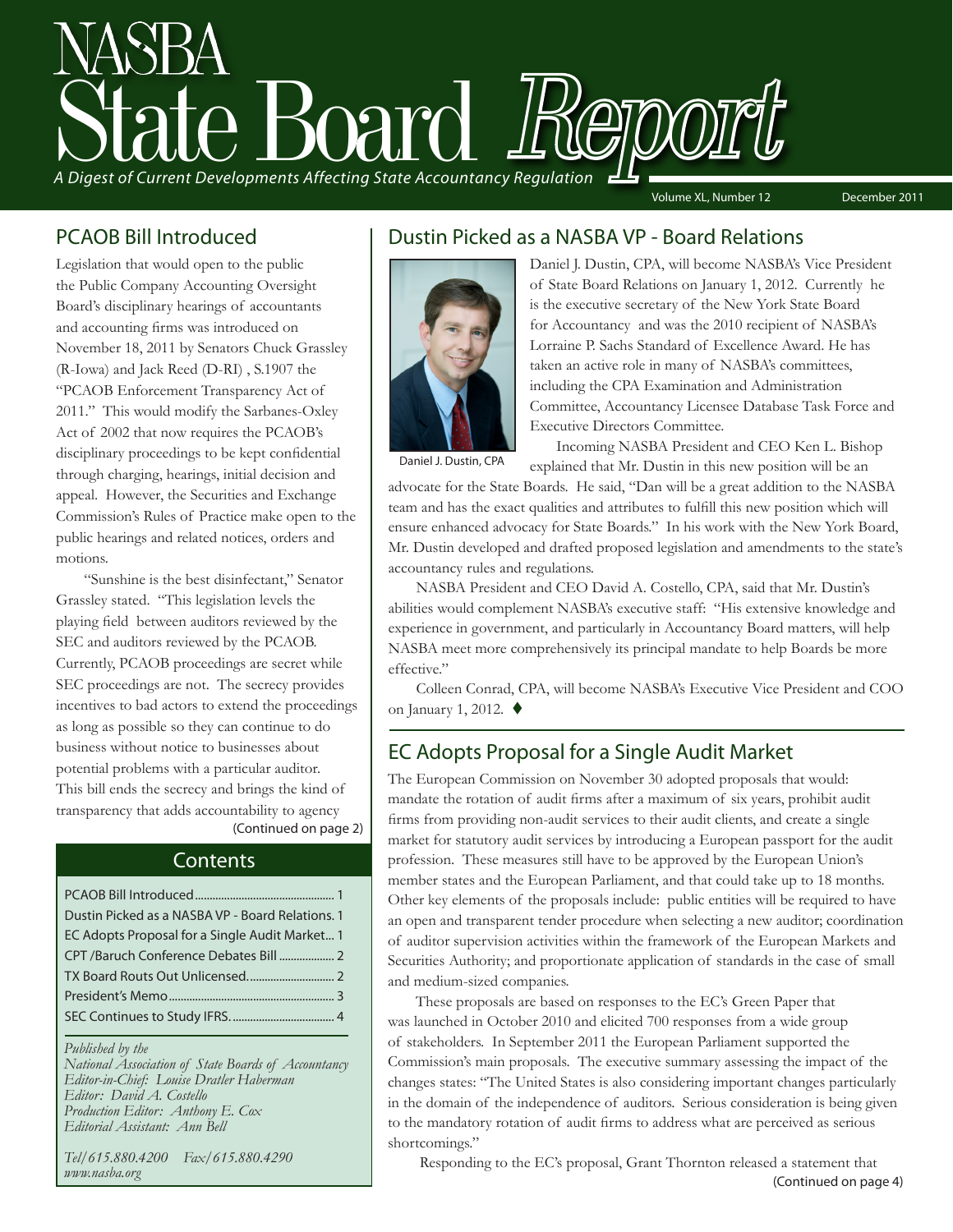### CPT /Baruch Conference Debates Bill

Kicking off Baruch College's Sixth Annual Auditing Conference, co-sponsored by the NASBA Center for the Public Trust, NASBA President David Costello stated: "Behind the numbers is the trust." Moderator Douglas Carmichael, Baruch College Professor and former Public Company Accounting Oversight Board (PCAOB) Chief Auditor, reminded the audience that December 2, 2011 would mark the tenth anniversary of the Enron bankruptcy filing, and pointed out how fitting this conference was to have a strong regulatory focus on December 1, 2011.

Panelists discussed Senate bill S.1907 (see article on page 1), which would give the PCAOB's investigative proceedings the same transparency as the SEC's have. Deloitte Deputy General Counsel Howard A. Smith argued that the right basis for the SEC's action is not the same as for the PCAOB's because the PCAOB is "more narrowly focused." In response, Claudius B. Modesti, PCAOB Director of Enforcement and Investigations, said he regularly tells his staff, "We're here to be fair and just." He explained that the enforcement divisions of the PCAOB and of the Securities and Exchange Commission coordinate their activities to avoid duplicating efforts. "We share information and the SEC makes its own decision whether or not to take up a parallel case," Mr. Modesti stated. "Someone is looking out for the investor – either the SEC or the PCAOB."

The PCAOB's proposal to have the engagement partner named in the audit report (see *sbr* 11/11) was also debated by the panelists. Mr. Smith said this would heighten the risk of liability exposure for the individual, but Alison Conn, Assistant Director of the SEC Enforcement Division, said the Commission would, "Always be digging down to see who is responsible." She stated, "The fact that someone was not named on a document would not change their responsibility for us."

There has been an uptick in people changing documents before the PCAOB's firm inspections, Mr. Modesti said. He questioned why anyone would do something like that when they balance receiving a comment of having violated a PCAOB audit standard against having charges brought against them for changing the document. The Enforcement Division has been taking action against these individuals (see *sbr* 8/11).

Each year the PCAOB conducts approximately 200 firm inspections, reported Helen A. Munter, Director of the PCAOB Division of Registration and Inspections. The most commonly identified deficiencies found during those inspections are: failure to obtain a sufficient understanding of the flow of transactions and selecting controls to test; need to evaluate whether controls selected for testing operated at the level of precision necessary to prevent or detect the risk of material misstatement; and need to evaluate the effects of known control deficiencies. Professor Carmichael asked why the level of deficiencies continues to occur. Ms. Munter said the PCAOB is drafting a report, trying to identify the root causes. She noted that 40 percent of the firms inspected receive clean inspection reports.  $\blacklozenge$ 

### TX Board Routs Out Unlicensed

As of the beginning of December, the Texas State Board of Public Accountancy had issued 16 cease and desist orders against foreign audit firms performing unlicensed audits for Texas-based, SEC-registered companies. In addition, it has issued seven cease and desist orders to domestic U.S. firms that were providing unlicensed audits. The Board is also sending correspondence regarding this matter to foreign firm's headquarters as well as the appropriate foreign accounting regulatory bodies. "The Texas Board stands ready to assist other Boards in determining if there is foreign auditor activity in their states," Texas Board Executive Director William Treacy said.

As of October 25, 2011, the Public Company Accounting Oversight Board is informing its new registrants: "You should also be aware that registration with the PCAOB does not supplant the licensing requirements that apply in any State or competent jurisdiction in which your firm engages in the practice of accounting or auditing. We encourage you to consult with the appropriate regulator in each such State or jurisdiction to insure that your firm is operating in accordance with applicable law."

The AICPA/NASBA Uniform Accountancy Act Committee is studying the issue of non-US auditors practicing in the US without obtaining the appropriate license.  $\blacklozenge$ 

#### PCAOB Transparency Bill Introduced (Continued from page 1)

proceedings."

The Reed-Grassley bill would amend Section 105(c)(2) and Section 105(d)(1)(C) of the Sarbanes-Oxley Act. These changes were requested in a letter from PCAOB Member Daniel Goelzer, then PCAOB Acting Chairman, in August 2010 to leaders of the Senate Banking Committee and the House Financial Services Committee. He had discussed these amendments to SOX when he addressed NASBA's 2010 Annual Meeting. At that time, he cited one firm that while involved in the PCAOB's enforcement process

continued in public practice and filed 29 additional audit reports.

Senator Reed stated: "Investors and companies alike should be aware when auditors and accountants they rely on have been charged or sanctioned for violating professional auditing standards." The senators said the PCAOB's closed proceedings run counter to the public proceedings of not only the SEC, but also the US Department of Labor, the Federal Deposit Insurance Corporation, the US Commodity Futures Trading Commission, the Financial Industry Regulatory Authority, and others.  $\blacklozenge$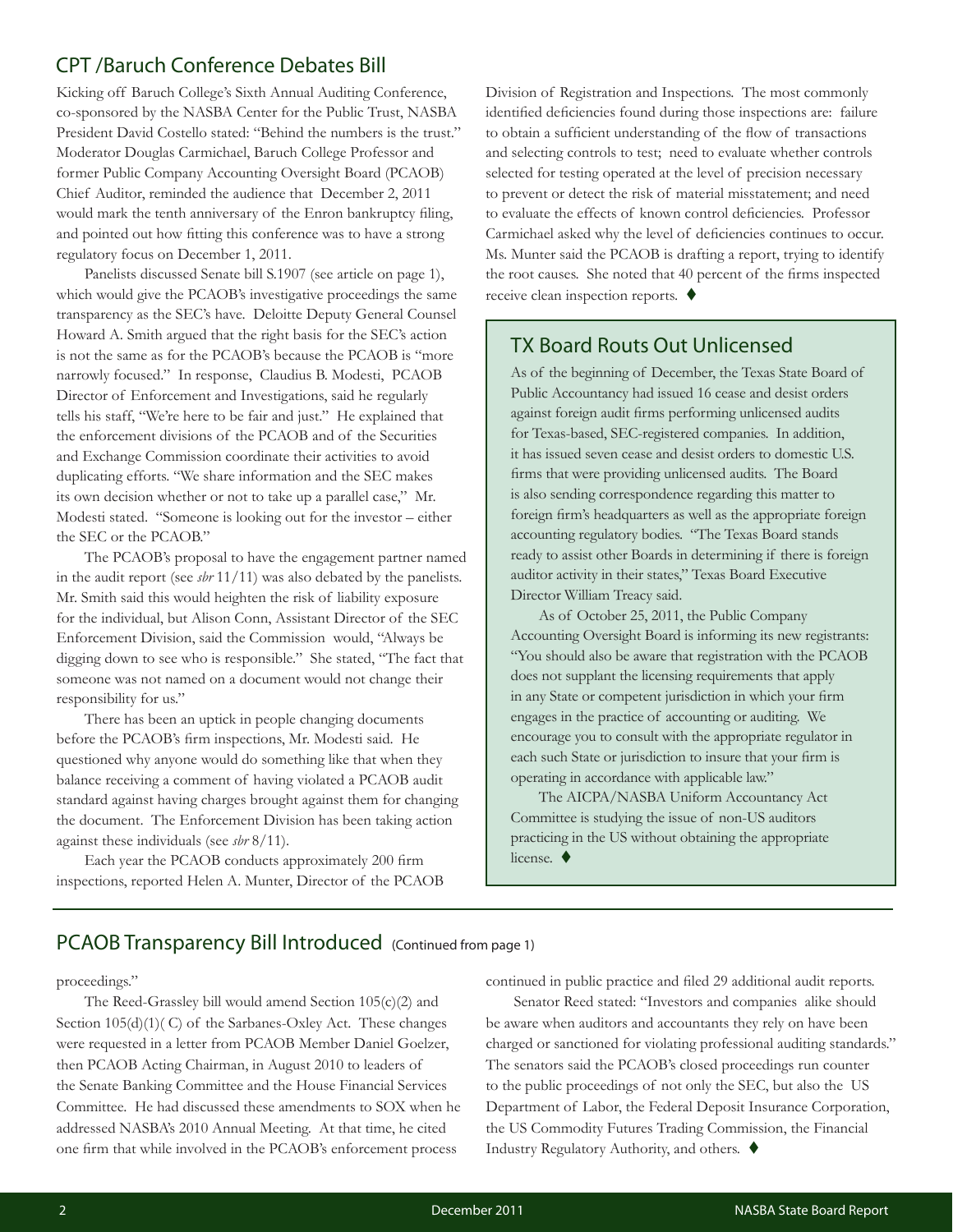## President's Memo

### **Fresh Starts**

An Irishman, Joseph Kirby, a bricklayer whose death was mistakenly noted in the obituary column of the *Hartford Courier* was understandably upset. So the next morning Joseph (the "corpse") rushes down to see the editor to vehemently protest the error.

"I'm awfully sorry Mr. Kirby," apologized the editor, "but it's too late now to do much about it. The best I can do for you is to put you in the 'Birth Notices' column tomorrow -- and give you a fresh start."

Our work, our service, our recreation and life itself are replete with "do-overs," mulligans, new beginnings, second chances and fresh starts. You perhaps have experienced or observed it with one of your clients or friends--a bad business judgment which later seemed to be mitigated by the lessons learned, as a second chance redeemed the previous misadventure.

As golfers we love the mulligan, that wonderful invention attributed to a fellow named Mulligan who chose not to count a stroke on his first attempt at hitting the golf ball. It's the ultimate do-over, that on the spot opportunity to quickly correct an errant drive, iron shot or chip (no self-respecting golfer would take a mulligan on the green). Some have accused me of being too creative in the use of mulligans, a charge which of course is groundless.



David A. Costello, CPA

NASBA's history is sprinkled with…no, it's full of successes which represent the do-over, the new beginning, the fresh start. In the late 1990s the concept of "substantial equivalency," the bedrock of our current mobility provisions throughout the country, was introduced as we together

with the AICPA sought to remake and significantly improve the Uniform Accountancy Act. The past three years have seen tremendous progress in mobility legislation in 48 states, a success which began out of a fresh start mindset on the part of the profession, State Boards and NASBA.

A new beginning ushered in a dramatic change in the development, scoring, delivery and administration of the Uniform CPA Examination in 2002. A unique three-party agreement among the AICPA, Prometric and NASBA supported by our Boards and the profession brought the examination into the world of technology, and established the accounting profession and the State Boards as thought leaders for a high stakes professional examination.

We experienced the necessity of make-overs as the Sarbanes-Oxley Act of 2002 and the Public Company Accounting Oversight Board it created reminded public companies that corporate officers and their respective auditors must tell the truth, be more transparent and be more accountable.

NASBA's Center for the Public Trust was a new beginning to positively display CPAs, CFOs, CEOs and other professionals and company officers who have lived and served by ethics principles so that the public could simply trust again after major financial frauds.

This time of year is filled with resplendent evidence of fresh starts with great joy expressed, songs and music heard everywhere, gifts exchanged and hopeful anticipation of the new year, everyone's new beginning. And whether it's Christmas, Hanukkah or other celebrations for you, the joy, peace and hope themes abound and permeate our work places, our worship sites and our homes.

As I am soon to begin my fresh start, my re-firing, I simply want to thank all of you, my readers, for 17 plus wonderful years of new beginnings and do-overs. And let us all in the spirit of the season go boldly, expectantly and positively into our futures where fresh starts are simply approaches to enhancing whatever we're about and whomever we hope to be. Merry Christmas! Happy Hanukkah! Peace to all!

*Ad astra, Per aspera*

Havila Catel

*― David A. Costello, CPA President and CEO*